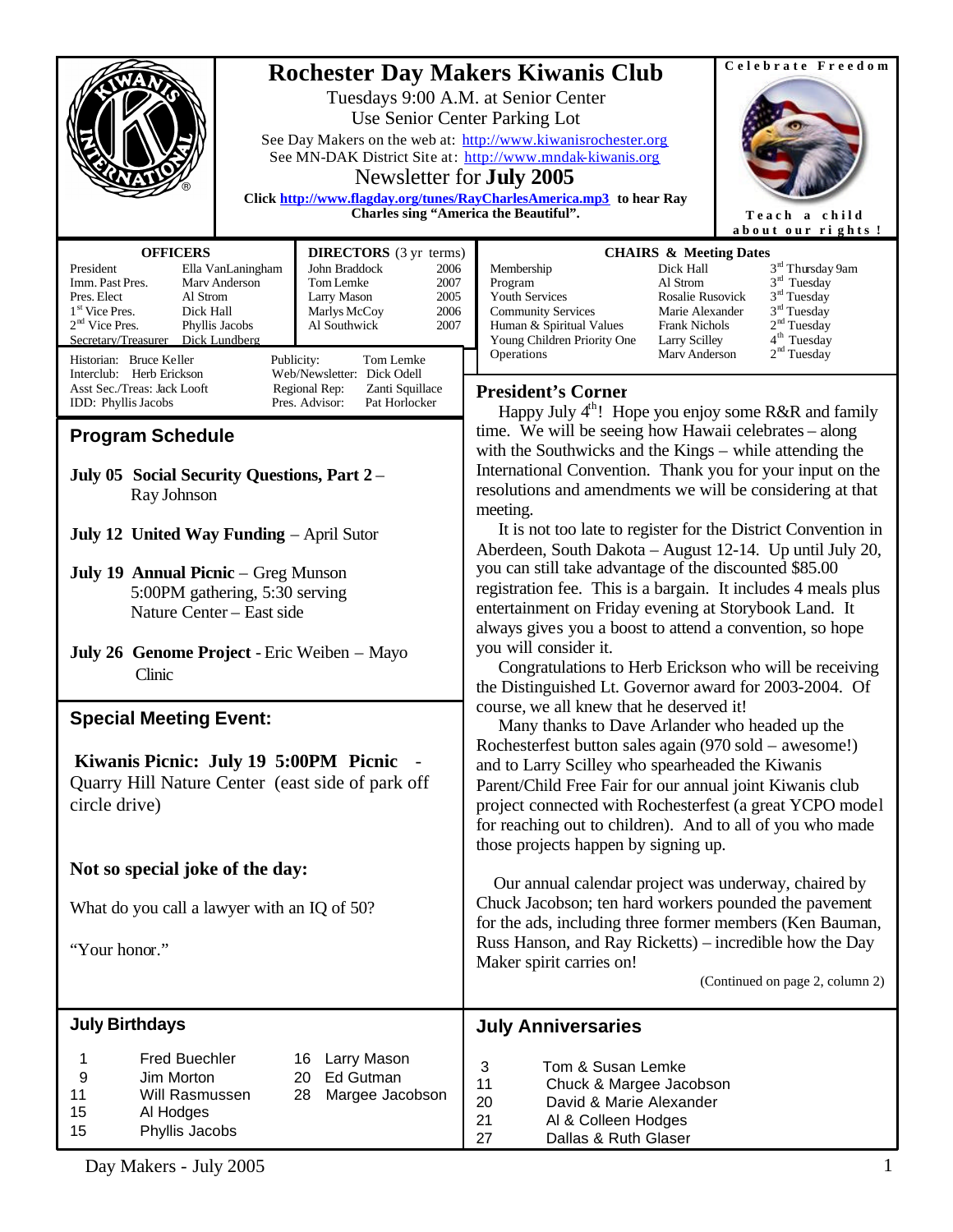# **Secretary/Treasurers Report – June '05**

| <b>Bank Balance as of 5/31/05:</b> \$13,290.51 |  |            |  |
|------------------------------------------------|--|------------|--|
| <b>Administrative Account:</b>                 |  | \$9,878.86 |  |
| Service Account:                               |  | \$1,740.23 |  |
| Hockey/YCPO:                                   |  | \$1,552.04 |  |
| <b>Bike Repair:</b>                            |  | \$119.38   |  |

Day Makers on leave: Judy Lien

May Service Hour Statistics: 771 hours by 50 members, 63% Participation.

# **June 14, 2005 Board Meeting Highlights:**

The idea of granting scholarships, to help pay off student loans, when a student graduates from college was proposed. This was referred to the Youth Services Committee for further discussion.

President Ella is attempting to reduce the number of clipboards passed at meetings. The new clip board process is not making much difference, so far, but it is a work in progress. We will try listing upcoming rather than current projects on the bulletin board.

We will continue to evaluate the practice of holding questions until the Q&A time after our speakers are finished with their talk.

The board approved delegates to the district convention: Richard Lundberg, Al Strom, and Ella VanLaningham, and alternates: Marlys McCoy and Roger Olson.

The board approved a donation of \$200.00 from our service account to a project of the Fridley MN Key Club: Operation Cool, which will provide cool underclothing for five Minnesota soldiers in Iraq.

# **COMMITTEE REPORTS**

**Membership-** Need four new members before 10/1/2005

**Program-** The annual picnic will be at the Quarry Hill Nature Center on July  $\hat{9}^{th}$ . Greg Munson will lead a tour if we want one. Meet at 5:00 pm and eat at 5:30 pm. Don Strelow will cater again. There is inside space if bad weather. Programs are scheduled through July.

**Operations**- Calendar has been sent to the printer. We are four ads short this year. Other fund raisers are being investigated. (next column  $\rightarrow$ )

**Community Service-** More people are needed to man the Salvation Army Food Shelf once a month.

**IDD-** IDD Salt can at Grandma's Kitchen has been stolen.

Richard Lundberg, Secretary/Treasurer

## **President's Corners:** (Continued from page 1)

Another special project this past month was to help the library get its new express reserve going smoothly by helping patrons through the process, a part of our library host program under Bob Sande. Over the past year, 27 Day Makers put in 183 hours – what a wonderful community contribution.

 Of course, there were many other ongoing projects that contributed an amazing amount of service hours to our community:

- American Cancer Society drivers (Vern Knappe),
- Bear Creek Trail clean-up (previously chaired by
- Barry Woodle who was the kind soul that took care of this and circulated the sign-up sheet?),
- CFR (Marie Alexander),
- MOW, Channel One (Marlys McCoy),
- Mayo Auxiliary (Bill Dunnette and Jim Morton),
- Mad Scientists (Larry Segar)
- Salvation Army Food Bank (Marie Alexander and Phyllis Jacobs).

 Thanks to everyone who led or participated in these projects (and any others I accidentally omitted). How lucky our community is to have you in it. Thanks again.

 Be sure to sign up for the picnic supper at the Quarry Hill Nature Center on July 19 – always a fun social event!

Ella

## Child's Playground at Rochesterfest Event with hardworking Bob Lahtinen.